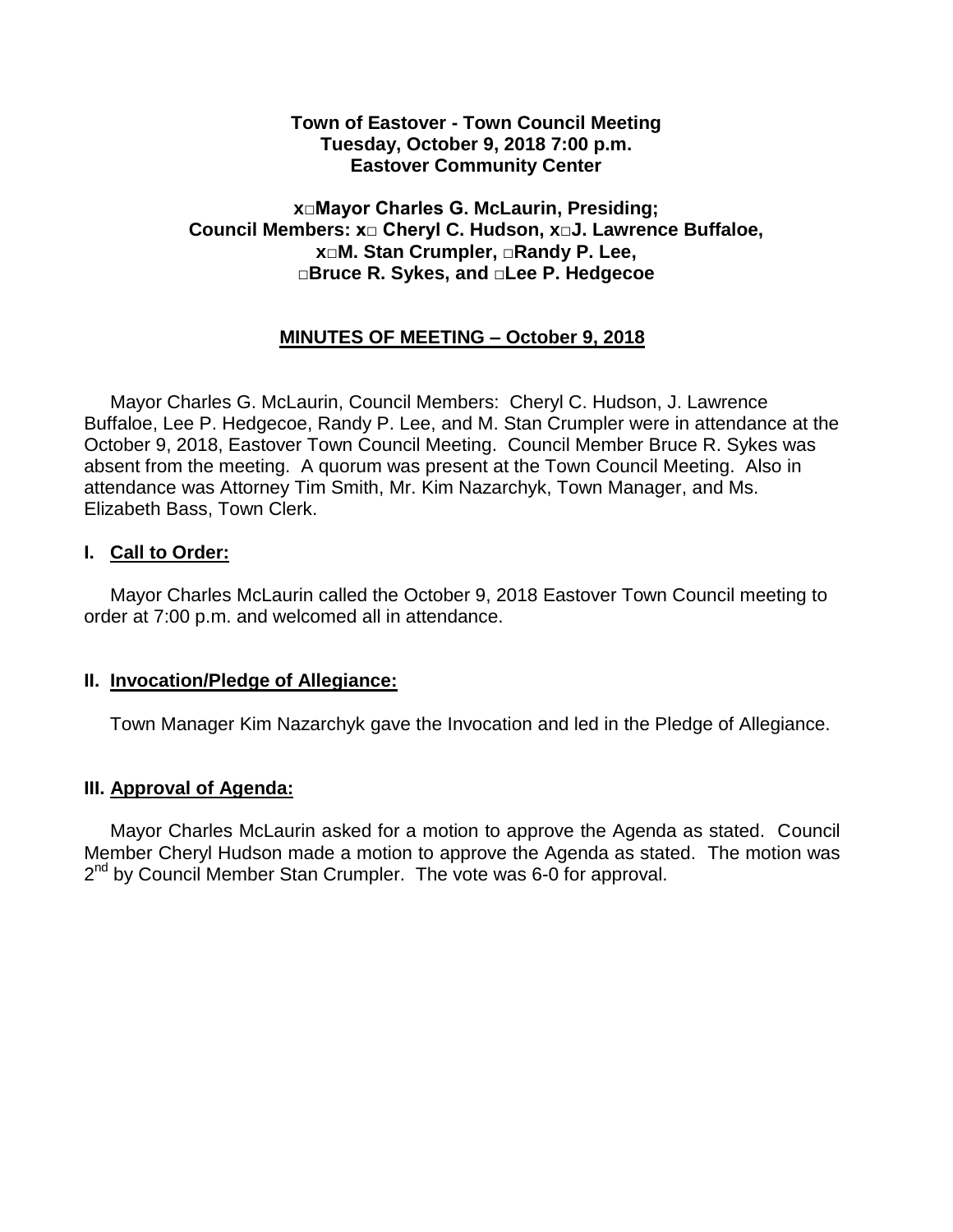# **IV. Public Comments:**

 Mr. Eric Cannizzaro with the Eastover Fire Department, 3405 Dunn Road Eastover NC, 28312, signed up to speak.

 Mr. Cannizzaro gave the following update on how the Eastover Fire Department did during Hurricane Florence:

- They made 46 calls in 4 days
- They averaged 13 personnel on a shift
- The station generator ran for  $57\frac{1}{2}$  hours
- They had food for staff and stranded personnel
- They performed a swift water rescue on Eason Road and lost 6 personal flotation devices and 6 water rescue helmets
- They completed a water rescue off Maxatoke Drive where the 10 foot Jon Boat was damaged
- They performed mandatory evacuations

# **V. Consent Agenda:**

- **1. Consider approval of the Minutes for the September 11, 2018 Town Council Planning Meeting.**
- **2. Consider approval of the Minutes for the September 11, 2018 Town Council Meeting.**
- **3. Consider approval of the August, 2018 Financial Reports.**

 Mayor McLaurin asked the Council if they had any questions concerning the Consent Agenda. There were none.

 Mayor McLaurin asked for a motion to approve/disapprove the Consent Agenda as stated.

 Council Member Cheryl Hudson made a motion to approve the Consent Agenda as stated. The motion was  $2^{nd}$  by Council Member Stan Crumpler. The vote was 6-0 for approval.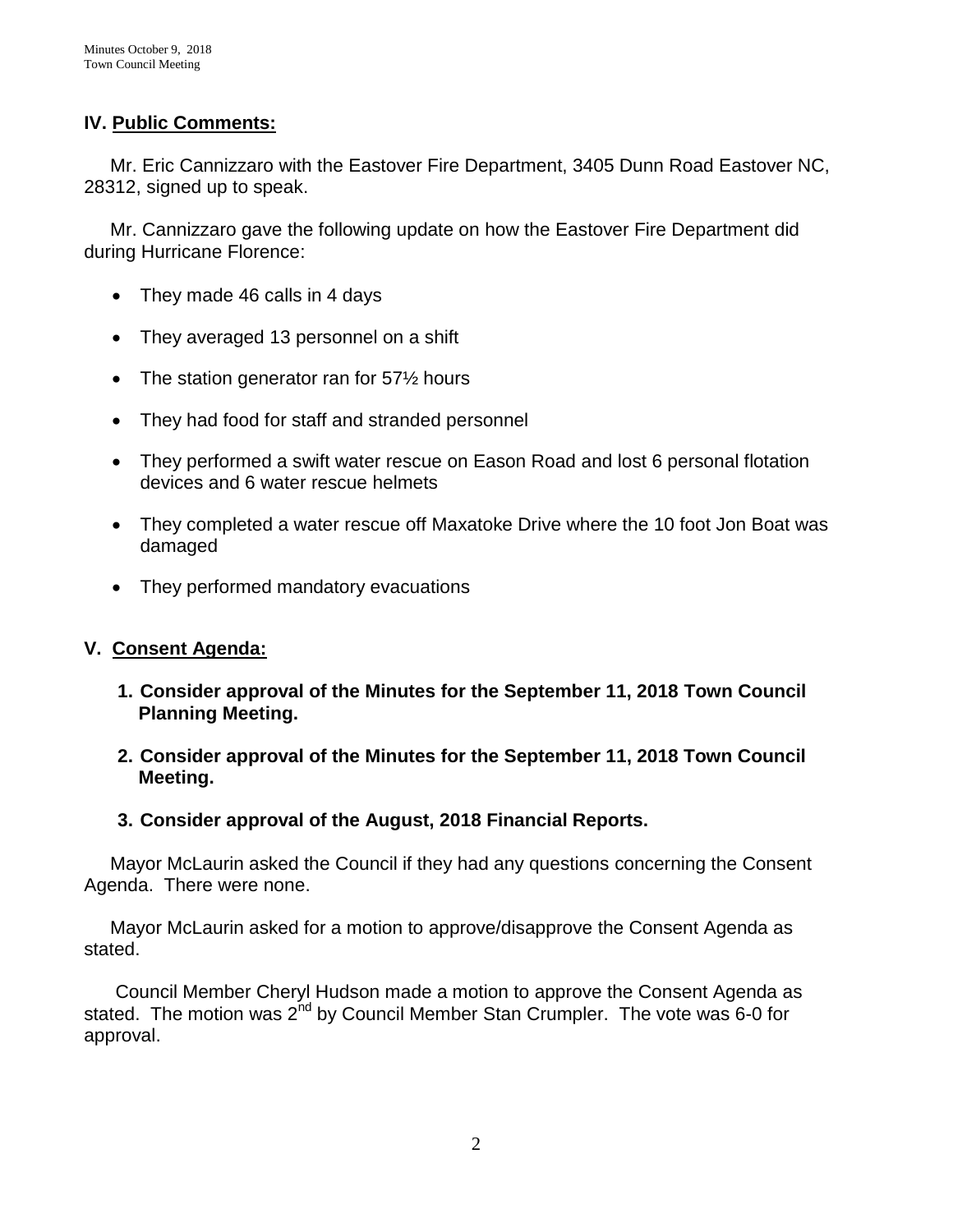# **VI. Discussion Agenda:**

#### **Agenda Item #1:**

# **Mr. Michael McAllister with Municipal Engineering Services Co (MESCO)**

### **Presentation by Mr. Michael McAllister**

 Mr. McAllister informed the Council that his firm does an array of services for towns, municipalities, and cities. They can help with issues such as water, sewer, streets, storm drainage, and so on.

 Mr. McAllister stated his firm would look at a site plan prior to it being presented to the Council for approval. Then he would make recommendations for the developer concerning the storm water drainage. Mr. McAllister said that his firm would keep in touch with the developer to make sure they are following all ordinances set by the town. He will also do periodic inspections of the property during development and also after development. Fees for this would be accounted for on an hourly basis. This fee could be charged to the developer.

 After some discussion by Council, Mayor McLaurin asked for a motion to approve/disapprove MESCO to provide a contract.

 Council Member Lee Hedgecoe made a motion to approve MESCO to provide a contract. The motion was 2<sup>nd</sup> by Council Member Lawrence Buffaloe. The vote was 6-0 for approval.

# **Agenda Item #2:**

# **Mr. Ashely Porter, Principal Eastover Central Elementary School**

#### **Presentation by Mr. Ashley Porter**

Mr. Ashley Porter stated there were 2 items he would like to discuss:

- 1. The school had minimal damage from Hurricane Florence. The school lost some shingles and the basement did flood.
- 2. Eastover Central Elementary School did receive the National Blue Ribbon Award. There were only 87 schools selected and only 5 received this award. Eastover Central Elementary School is the only school to receive it twice. Eastover Central Elementary School won this award in 2006. The Blue Ribbon Committee and Principal Porter will represent the school on November  $7<sup>th</sup>$  and  $8<sup>th</sup>$  at the awards ceremony in Washington, DC.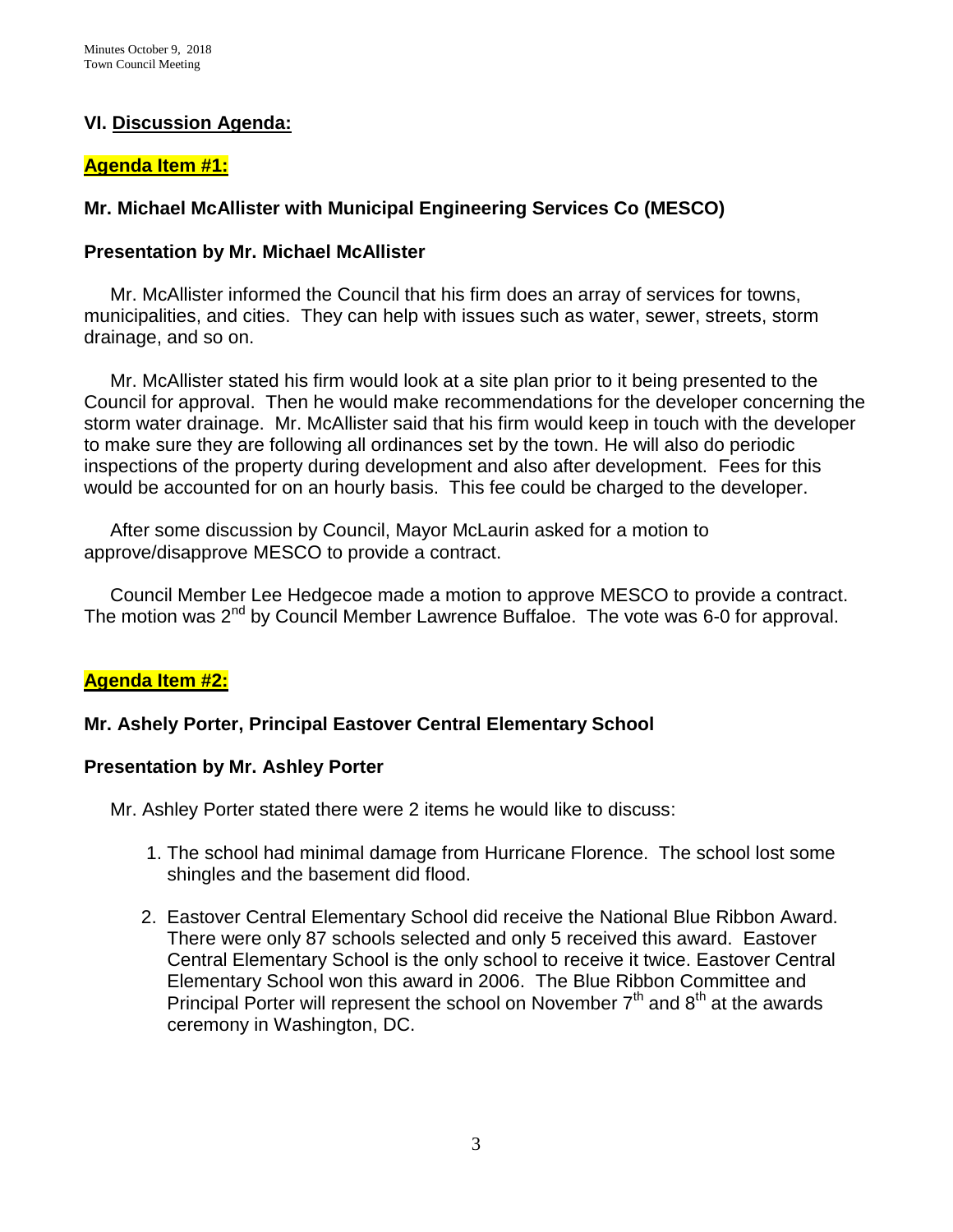# **VII. Receive Mayor's Update:**

- Mayor McLaurin stated the Community Watch Meeting went well. Ms. Jessica Cadwallader, with the State Bureau of Investigation, had an interesting presentation on Meth. She said to be careful with roadside clean up because items could contain Meth.
- Heritage Day was a successful day. The Civic Club made about \$11,000.
- The cement for the Splash Pads has been poured at the Eastover Ballpark.
- Please be aware of the Hurricane that is approaching. It should mainly be rain.

# **VIII. Receive Town Council Update:**

• None

# **IX. Receive Town Managers Update:**

- The Town had no substantial damage from Hurricane Florence. The fence in Tally Woodland Park was damaged but is salvageable. We must wait for the trees to be removed then we will be calling B&B Fence Company to do all repairs.
- Debris pick up will require an Interlocal Agreement between the Town of Eastover and Cumberland County. Once the Agreement is established a special meeting may have to be called.
- Reminder that there will be two meetings on the widening of I95. One is in Benson. A special meeting for elected officials is on Thursday, October  $18<sup>th</sup>$  from 4-5 in Falcon.
- Mr. Nazarchyk is meeting with Amy Cannon in her office on Monday, October 15<sup>th</sup> at 11am, to find out what Cumberland County is requiring of the Fire Departments.
- The split rail fence at Tally Woodland Park needs to be replaced. When B&B Fence Company comes out to repair the black fence, Mr. Nazarchyk will ask for an estimate on replacing the split rail fence.
- Ballpark Road will be cleaned up by Cardinal Landscaping. The Town will be taking bids on fixing School Street and Middle Road.
- The Town of Eastover now has a written record that Ballpark Road belongs to the Town of Eastover.